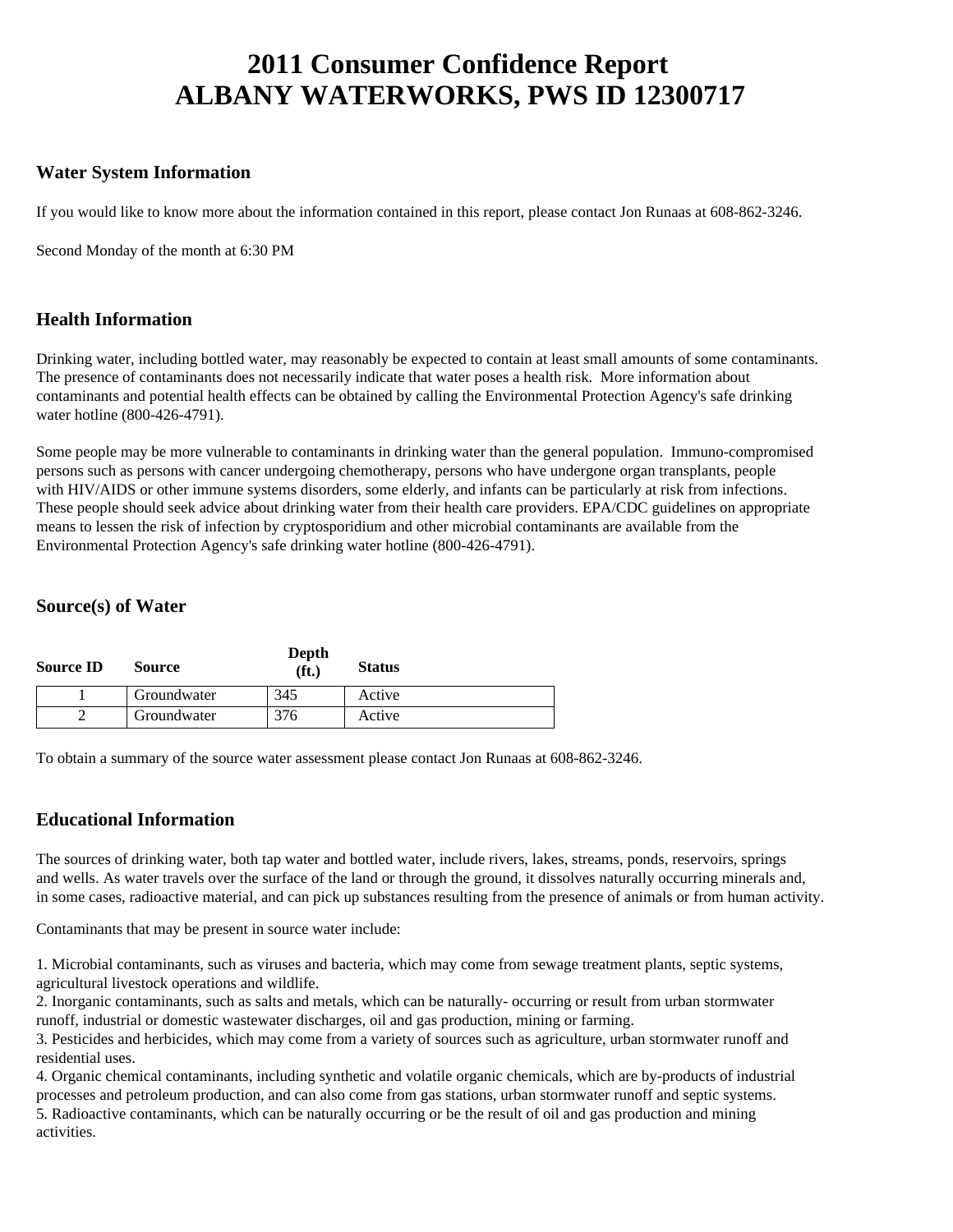In order to ensure that tap water is safe to drink, EPA prescribes regulations that limit the amount of certain contaminants in water provided by public water systems. FDA regulations establish limits for contaminants in bottled water, which shall provide the same protection for public health.

## **Number of Contaminants Required to be Tested**

This table displays the number of contaminants that were required to be tested in the last five years. The CCR may contain up to five years worth of water quality results. If a water system tests annually, or more frequently, the results from the most recent year are shown on the CCR. If testing is done less frequently, the results shown on the CCR are from the past five years.

| <b>Contaminant Group</b>                                           | # of Contaminants |
|--------------------------------------------------------------------|-------------------|
| Disinfection Byproducts                                            |                   |
| Inorganic Contaminants                                             |                   |
| Microbiological Contaminants                                       |                   |
| Radioactive Contaminants                                           |                   |
| Synthetic Organic Contaminants including Pesticides and Herbicides | 25                |
| <b>Unregulated Contaminants</b>                                    |                   |
| Volatile Organic Contaminants                                      |                   |

## **Disinfection Byproducts**

| <b>Contaminant</b> | MCL | <b>MCLG</b> | Level<br>Found | <b>Range</b> | Sample Date<br>(if Prior to<br><b>2011</b> ) |    | <b>Typical Source</b><br><b>Violation of Contaminant</b> |
|--------------------|-----|-------------|----------------|--------------|----------------------------------------------|----|----------------------------------------------------------|
| TTHM (ppb)         | 80  |             | 3.5            | $1.2 - 3.5$  |                                              | NO | By-product of drinking water<br>chlorination             |

**Sample Date** 

#### **Inorganic Contaminants**

| THUI gaine Contammants<br><b>Contaminant</b> | <b>MCL</b> | <b>MCLG</b>   | Level<br>Found | Range                                                           | <b>Sample Date</b><br>(if Prior to<br>2011) | <b>Violation</b> | <b>Typical Source</b><br>of Contaminant                                                                                               |
|----------------------------------------------|------------|---------------|----------------|-----------------------------------------------------------------|---------------------------------------------|------------------|---------------------------------------------------------------------------------------------------------------------------------------|
| <b>BARIUM</b> (ppm)                          | n          |               | .019           | .017-.019                                                       |                                             | NO               | Discharge of drilling wastes;<br>Discharge from metal<br>refineries; Erosion of natural<br>deposits                                   |
| COPPER (ppm)                                 | $AL=1.3$   | $ 1.3\rangle$ | .3300          | 0 of 10<br>results<br>were<br>above the<br>action<br>level.     |                                             | NO               | Corrosion of household<br>plumbing systems; Erosion of<br>natural deposits; Leaching<br>from wood preservatives                       |
| FLUORIDE (ppm)                               | И          |               | $\cdot$ 1      |                                                                 |                                             | NO               | Erosion of natural deposits;<br>Water additive which<br>promotes strong teeth;<br>Discharge from fertilizer and<br>aluminum factories |
| $LEAD$ (ppb)                                 | $AL=15$    |               | .87            | $0$ of $10$<br>results<br>were<br>above the<br>action<br>level. |                                             | NO               | Corrosion of household<br>plumbing systems; Erosion of<br>natural deposits                                                            |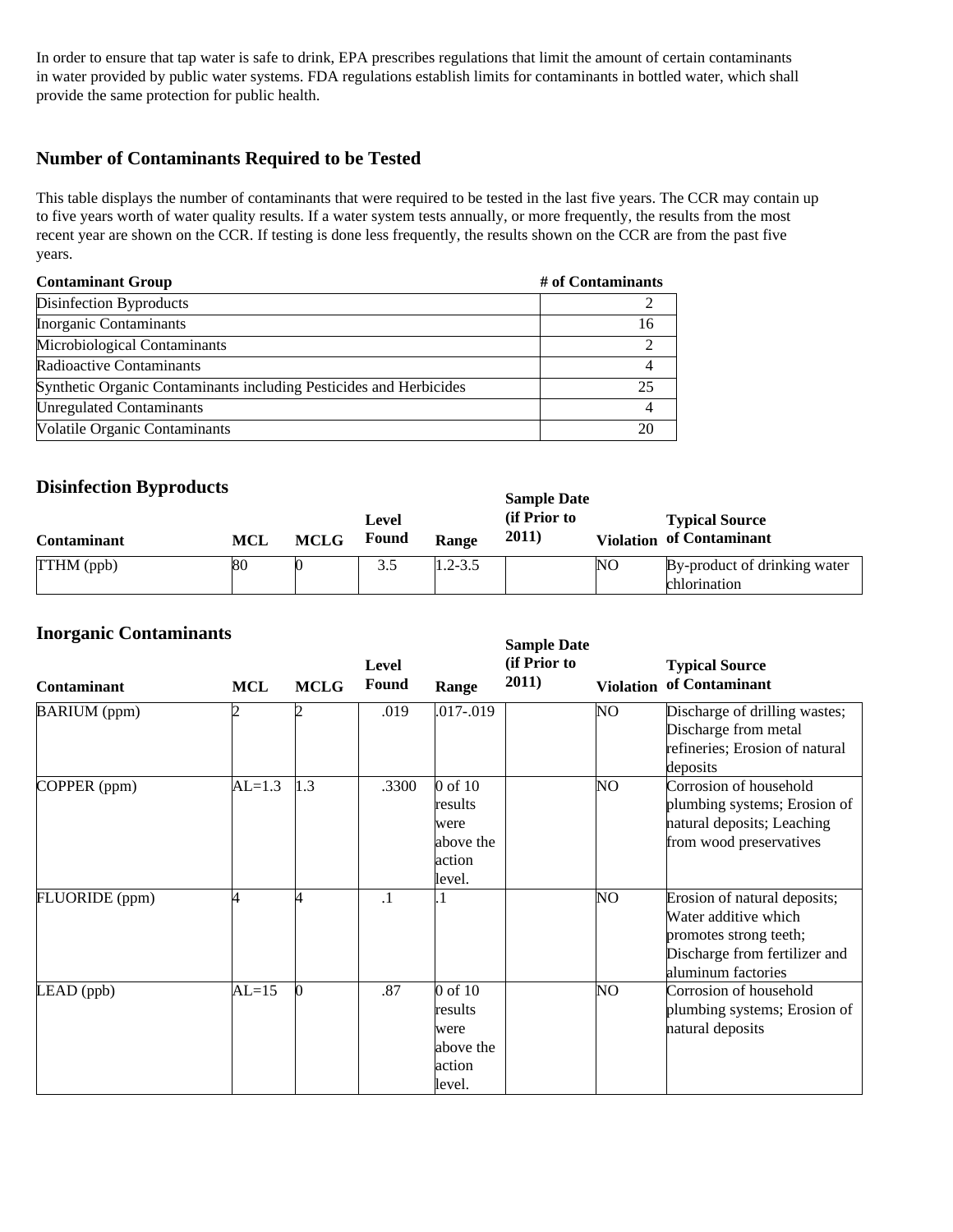| $NICKEL$ (ppb) | 100 |     | 1.3000 | 1.2000- | NO. | Nickel occurs naturally in  |
|----------------|-----|-----|--------|---------|-----|-----------------------------|
|                |     |     |        | 1.3000  |     | soils, ground water and     |
|                |     |     |        |         |     | surface waters and is often |
|                |     |     |        |         |     | used in electroplating,     |
|                |     |     |        |         |     | stainless steel and alloy   |
|                |     |     |        |         |     | products.                   |
| SODIUM (ppm)   | n/a | n/a | 2.00   | 2.00    | NO  | n/a                         |

# **Radioactive Contaminants**

| Radioactive Contaminants          |              | <b>Sample Date</b> |                       |             |                               |     |                                                          |
|-----------------------------------|--------------|--------------------|-----------------------|-------------|-------------------------------|-----|----------------------------------------------------------|
| <b>Contaminant</b>                | <b>MCL</b>   | <b>MCLG</b>        | Level<br><b>Found</b> | Range       | (if Prior to<br><b>2011</b> ) |     | <b>Typical Source</b><br><b>Violation of Contaminant</b> |
| <b>COMBINED URANIUM</b>           | $ 30\rangle$ |                    | 1.7                   | $1.0 - 1.7$ |                               | NO. | Erosion of natural deposits                              |
| (ug/l)                            |              |                    |                       |             |                               |     |                                                          |
| GROSS ALPHA, EXCL. R $&$ 15       |              |                    | 2.7                   | $-.6-2.7$   |                               | NΟ  | Erosion of natural deposits                              |
| $U$ (pCi/l)                       |              |                    |                       |             |                               |     |                                                          |
| <b>GROSS ALPHA, INCL. R &amp;</b> | n/a          | $\ln/a$            | 3.8                   | $nd-3.8$    |                               | NO  | Erosion of natural deposits                              |
| U(n/a)                            |              |                    |                       |             |                               |     |                                                          |
| RADIUM, $(226 + 228)$ (pCi/l) 5   |              |                    | 3.9                   | $2.7 - 3.9$ |                               | NO  | Erosion of natural deposits                              |

# **Unregulated Contaminants**

| Unreguiated Contaminants      |     | <b>Sample Date</b> |                       |              |                               |     |                                                          |
|-------------------------------|-----|--------------------|-----------------------|--------------|-------------------------------|-----|----------------------------------------------------------|
| <b>Contaminant</b>            | MCL | <b>MCLG</b>        | Level<br><b>Found</b> | Range        | (if Prior to<br><b>2011</b> ) |     | <b>Typical Source</b><br><b>Violation of Contaminant</b> |
| <b>BROMODICHLOROMETHA</b> n/a |     | $\ln/a$            | 1.10                  | $.36 - 1.10$ |                               | NO. | n/a                                                      |
| $NE$ (ppb)                    |     |                    |                       |              |                               |     |                                                          |
| CHLOROFORM (ppb)              | n/a | $\ln/a$            | 2.10                  | $.86 - 2.10$ |                               | NΟ  | n/a                                                      |
| DIBROMOCHLOROMETHA n/a        |     | $\ln/a$            | .34                   | $nd-.34$     |                               | NΟ  | n/a                                                      |
| $NE$ (ppb)                    |     |                    |                       |              |                               |     |                                                          |

# **Additional Information**

During 2011 Well #2 was pulled, inspected and wear items were replaced.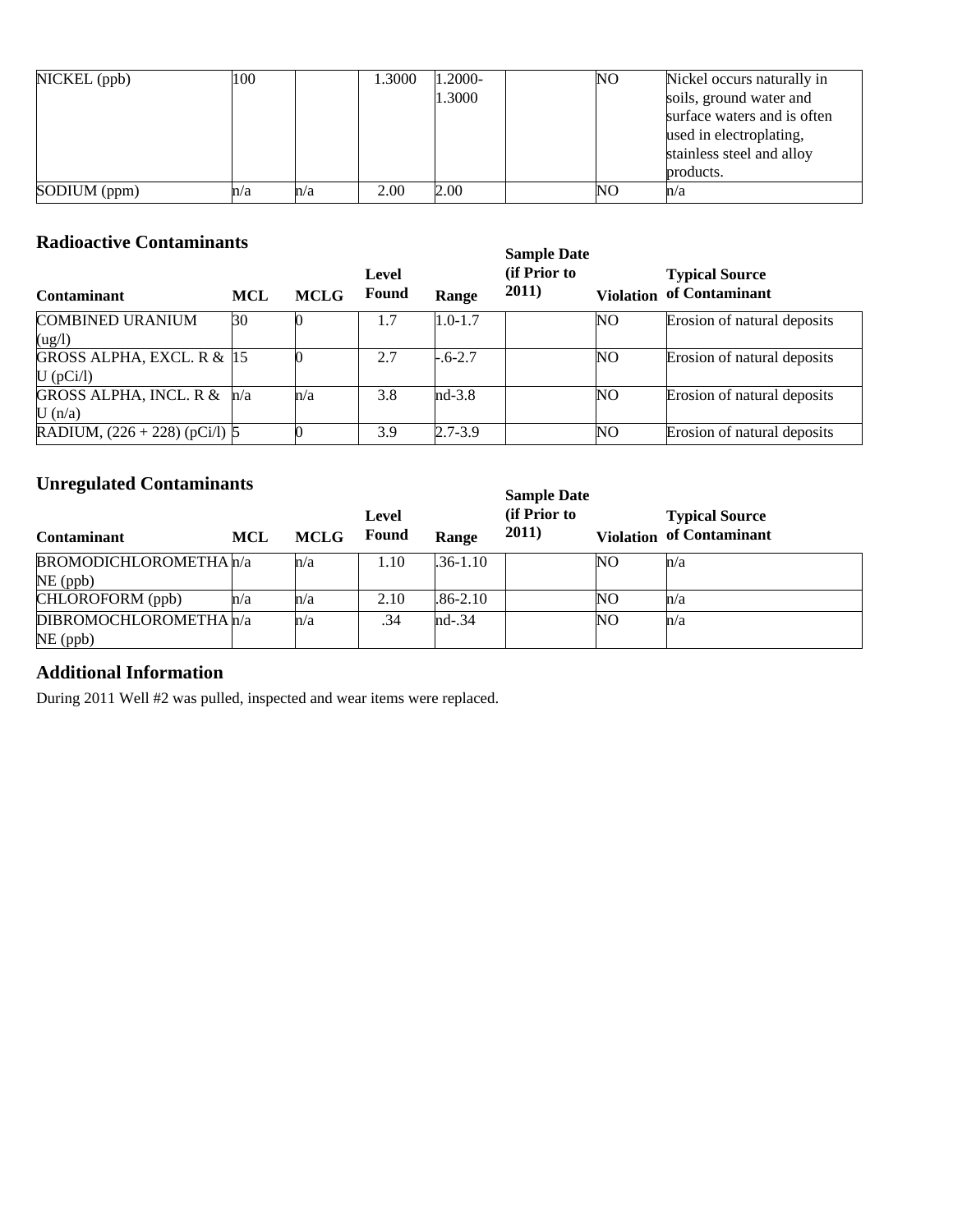# **Definition of Terms**

| <b>Term</b> | <b>Definition</b>                                                                                        |
|-------------|----------------------------------------------------------------------------------------------------------|
| AL          | Action Level: The concentration of a contaminant which, if exceeded, triggers treatment or other         |
|             | requirements which a water system must follow.                                                           |
| <b>MCL</b>  | Maximum Contaminant Level: The highest level of a contaminant that is allowed in drinking water. MCLs    |
|             | are set as close to the MCLGs as feasible using the best available treatment technology.                 |
| <b>MCLG</b> | Maximum Contaminant Level Goal: The level of a contaminant in drinking water below which there is no     |
|             | known or expected risk to health. MCLGs allow for a margin of safety.                                    |
| <b>MFL</b>  | million fibers per liter                                                                                 |
| mrem/year   | millirems per year (a measure of radiation absorbed by the body)                                         |
| <b>NTU</b>  | Nephelometric Turbidity Units                                                                            |
| pCi/1       | picocuries per liter (a measure of radioactivity)                                                        |
| ppm         | parts per million, or milligrams per liter (mg/l)                                                        |
| ppb         | parts per billion, or micrograms per liter (ug/l)                                                        |
| ppt         | parts per trillion, or nanograms per liter                                                               |
| ppq         | parts per quadrillion, or picograms per liter                                                            |
| <b>TCR</b>  | <b>Total Coliform Rule</b>                                                                               |
| <b>TT</b>   | Treatment Technique: A required process intended to reduce the level of a contaminant in drinking water. |